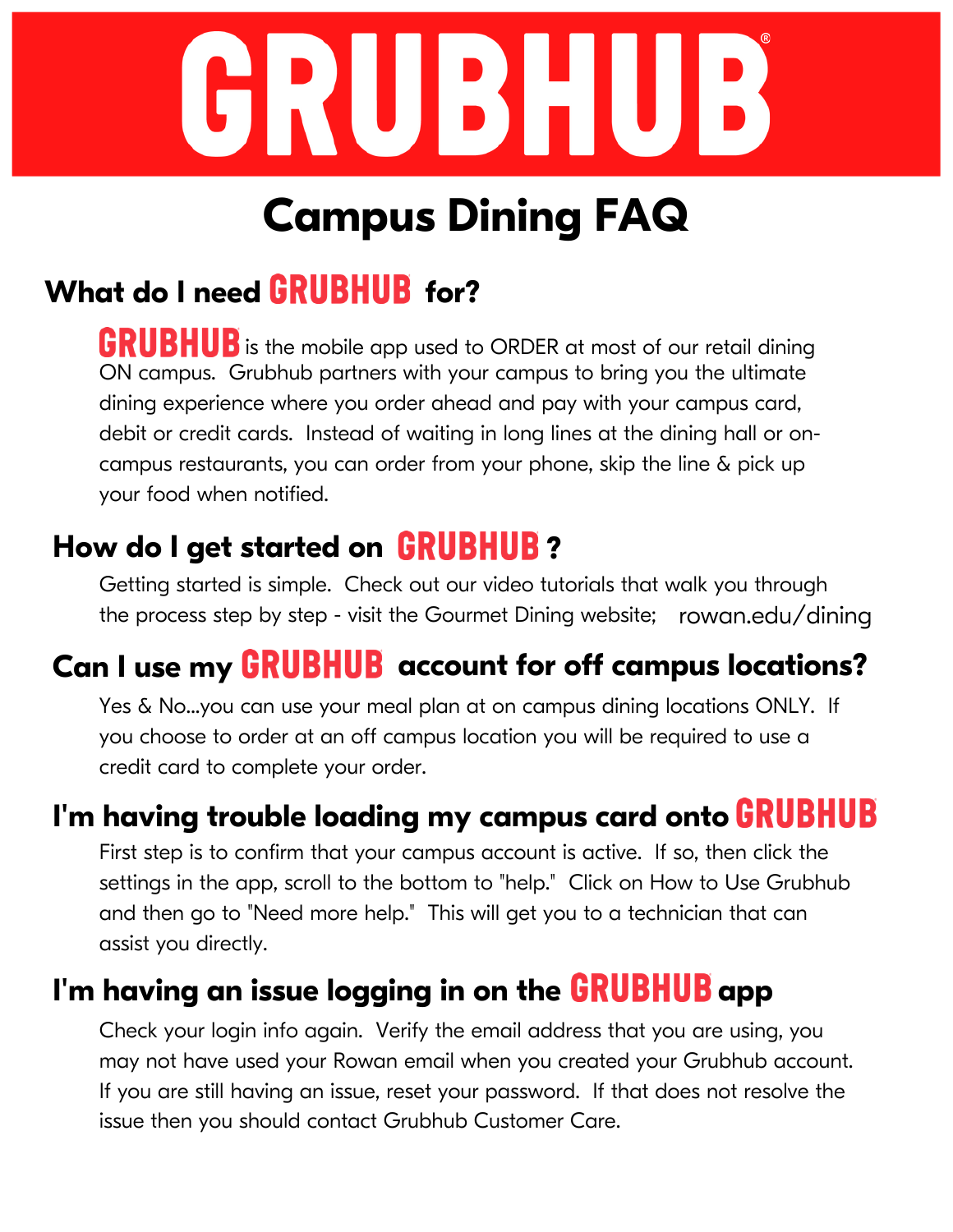### **I just got my campus card and/or my meal plan and I am unable to order on**

It takes approximately 45 minutes for your campus meal plan to be live . Remember you need to add your campus card as payment type. If you are having an issue with your meal plan, please contact Rowan Card Services.

### **I placed an order but received a message stating "your order has been cancelled and refunded, " what does that mean?**

Unfortunately there are a few different scenarios that could cause this message to be sent:

- You don't have any meals left for the week and/or semester
- You already placed a meal during the current meal period
- a technical issue occurred with the shop such as a fire alarm or network outage

First step is to confirm (1) that you have meals available on your plan (2) that you have not used a meal in the current meal period.

Once you have confirmed that neither of these apply please ask to speak with the manager on duty in the dining location at which you placed an order. They will work to get you assistance from the appropriate party.

If you are not able to confirm both of these scenarios please contact Rowan Card Services for further assistance. They will be able to look into your account and determine whether you are out of meals and direct you on how to proceed from there.